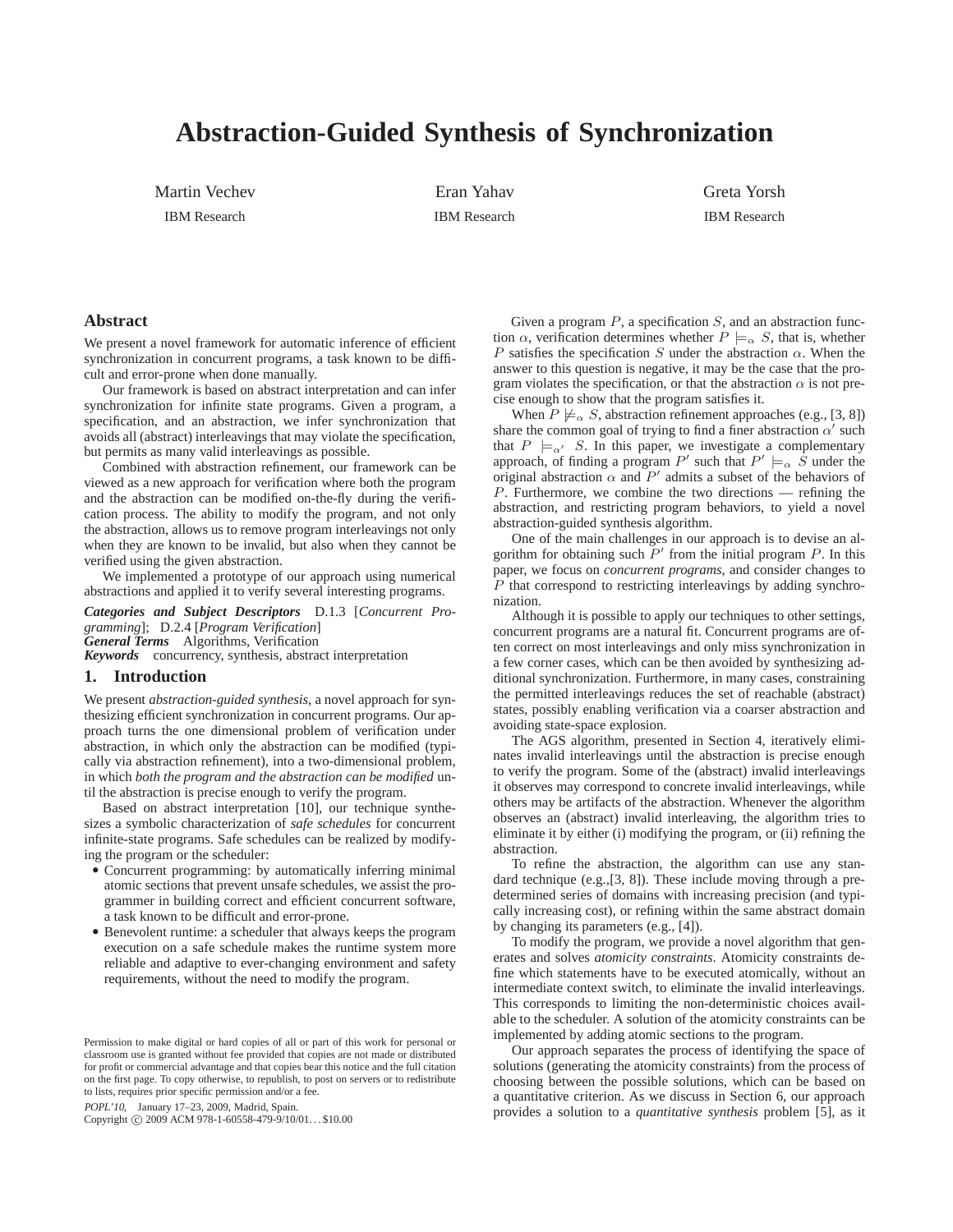| $T1$ {<br>$2: x += z \mid 2: z++ \mid 2: y2 = x$ | T <sub>2</sub> | T3<br>1: $x == z$   1: $z++$   1: $y1 = f(x)$<br>$3:$ assert<br>$(y1 \neq y2)$ | $f(x)$ {<br>if $(x==1)$<br>return 3;<br>else if $(x == 2)$<br>return 6;<br>else return 5; |
|--------------------------------------------------|----------------|--------------------------------------------------------------------------------|-------------------------------------------------------------------------------------------|
|--------------------------------------------------|----------------|--------------------------------------------------------------------------------|-------------------------------------------------------------------------------------------|

**Figure 1.** Simple example computing values of  $y1$  and  $y2$ .

can compute a *minimally atomic* safe schedule for a program, a schedule that poses minimal atomicity constraints on interleavings, and does not restrict interleavings unnecessarily.

Furthermore, our approach can be instantiated with different methods for: (i) modifying the program to eliminate invalid interleavings (ii) refining the abstraction (iii) choosing optimal solutions (quantitative criterion) (iv) implementing the resulting solution.

The problem we address in this paper is closely related to the ones addressed by program repair [12, 14] and controller synthesis [20]. However, in contrast to these, our approach focuses on concurrent programs, uses abstract interpretation, and is able to handle infinite-state programs.

#### **1.1 Main Contributions**

The contributions of this paper can be summarized as follows:

- We provide a novel algorithm for inferring correct and efficient synchronization in concurrent programs. The algorithm infers minimal atomic sections that can be verified under a given abstraction.
- We advocate a new approach to verification where both the program and the abstraction can be modified on the fly during the verification process. This enables verification of a restricted program where verification of the original program fails.
- We implemented our approach in a prototype tool called GUARDIAN and applied it to synthesize synchronization for several interesting programs using numerical abstractions.

#### **1.2 Limitations**

Our focus in this paper is on the AGS algorithm (Sec. 4) and on an algorithm for eliminating invalid interleaving by adding atomic sections. While our approach can be instantiated with various abstraction-refinement algorithms and abstract domains, our current realization is quite modest:

- The abstraction-refinement approach we use in the paper is rather simplistic. Using more sophisticated refinement approaches is a topic of future work.
- We only implement a number of simple numerical abstract domains, which enable us to handle infinite-state numerical programs. To make the approach more widely applicable, we intend to integrate additional abstract domains in the future.

# **2. Overview**

In this section, we demonstrate our technique on a simple illustrative example. The discussion in this section is mostly informal, additional formal details are provided in Section 4. Additional examples, inspired by real applications, are described in Section 7.

## **2.1 Example Program**

Consider the example shown in Fig. 1. In this example, the program executes three processes in parallel: T1||T2||T3. Different interleavings of the statements executed by these processes lead to different values being assigned to  $y1$  and  $y2$ . In every execution of the program there is a single value assigned to  $y1$  and a single value assigned to  $y2$ . The assertion in T3 requires that the values of  $y1$ and  $y2$  are not equal. Initially, the value of all variables are 0.

For example,  $y1$  gets the value 6, and  $y2$  gets the value 2 in the interleaving  $z++i x+=z; x+=z; y1=f(x); y2=x; z++i$  assert. In the interleaving  $x+=z; x+=z; y1=f(x); y2=x; z++; z++; assert,$  $y1$  gets the value 5, and  $y2$  gets the value 0.

Fig. 2 (I) shows the possible values of  $y1$  and  $y2$  that can arise during *all possible* program executions, assuming that the macro f executes atomically. Note that in some interleavings  $y1$  and  $y2$  may be evaluated for different values of  $x$  (i.e.,  $x$  can be incremented between the assignment to  $y1$  and the assignment to  $y2$ ). The point  $y1 = y2 = 3$  (marked in red in Fig. 2 (I)) corresponds to values that violate the assertion. These values arise in the following interleaving:  $z++; x+=z; y1=f(x); z++; x+=z; y2=x; assert.$ 

Our goal is to add efficient synchronization to the program such that the assertion in T3 is not violated in any execution.

The AGS algorithm iteratively eliminates invalid interleavings (under an abstraction) by either modifying the program or the abstraction. Fig. 2 shows how the algorithm operates on the program of Fig. 1, and how it can move on both dimensions, choosing to modify either the program, or the abstraction, on every step. Before we explain Fig. 2, we explain how the algorithm modifies the program to eliminate invalid iterleavings without any abstraction.

## **2.2 Inferring Synchronization under Full Information**

We begin by considering the example program without abstraction. Since this is an illustrative finite-state program, we can focus on the aspects of the algorithm related to generating atomicity constraints.

The algorithm accumulates atomicity constraints by iteratively eliminating invalid interleavings. Every invalid interleaving yields an atomicity constraint that describes *all possible ways* to eliminate that interleaving, by disabling context-switches that appear in it.

Under full information, the program of Fig. 1 has a single invalid interleaving  $z++$ ;  $x+=z$ ;  $y1=f(x)$ ;  $z++$ ;  $x+=z$ ;  $y2=x$ ; assert. This interleaving can be eliminated by disabling either of the context switches that appear in this interleaving: the context switch between  $x+z$  and  $x+z$  in T1, between  $z++$  and  $z++$  in T2, and between  $y1=f(x)$  and  $y2=x$  in T3. This corresponds to the following atomicity constraint, generated by AGS algorithm:

 $[y1=f(x), y2=x] \vee [x+z, x+z] \vee [z++, z++]$ 

This constraint is a disjunction of three atomicity predicates, of the form [s1,s2], where s1 and s2 are consecutive statements in the program. Each atomicity predicate represents a context-switch that can eliminate the invalid interleaving, and the disjunction represents the fact that we can choose either one of these three to eliminate the invalid interleaving. For this program, there are no additional constraints, and any satisfying assignment to this constraint yields a correct program. For example, adding an atomic section around  $z++$  and  $z++$  in T2 yields a correct program.

Since we can obtain multiple solutions, it is natural to define a quantitative criterion for choosing among them. This criterion can be based on the number of atomic sections, their length, etc. Our approach separates the process of identifying the space of solutions (generating the atomicity constraints) from the process of choosing between the possible solutions, which can be based on a quantitative criterion. In this example, each of the three possible solutions only requires a single atomic section of two statements.

Next, we illustrate how AGS operates under abstraction. In this example, we use simple numerical domains: parity, intervals, and octagon. In Section 7, we show refinement by increasing the set of variables for which the abstraction tracks correlations.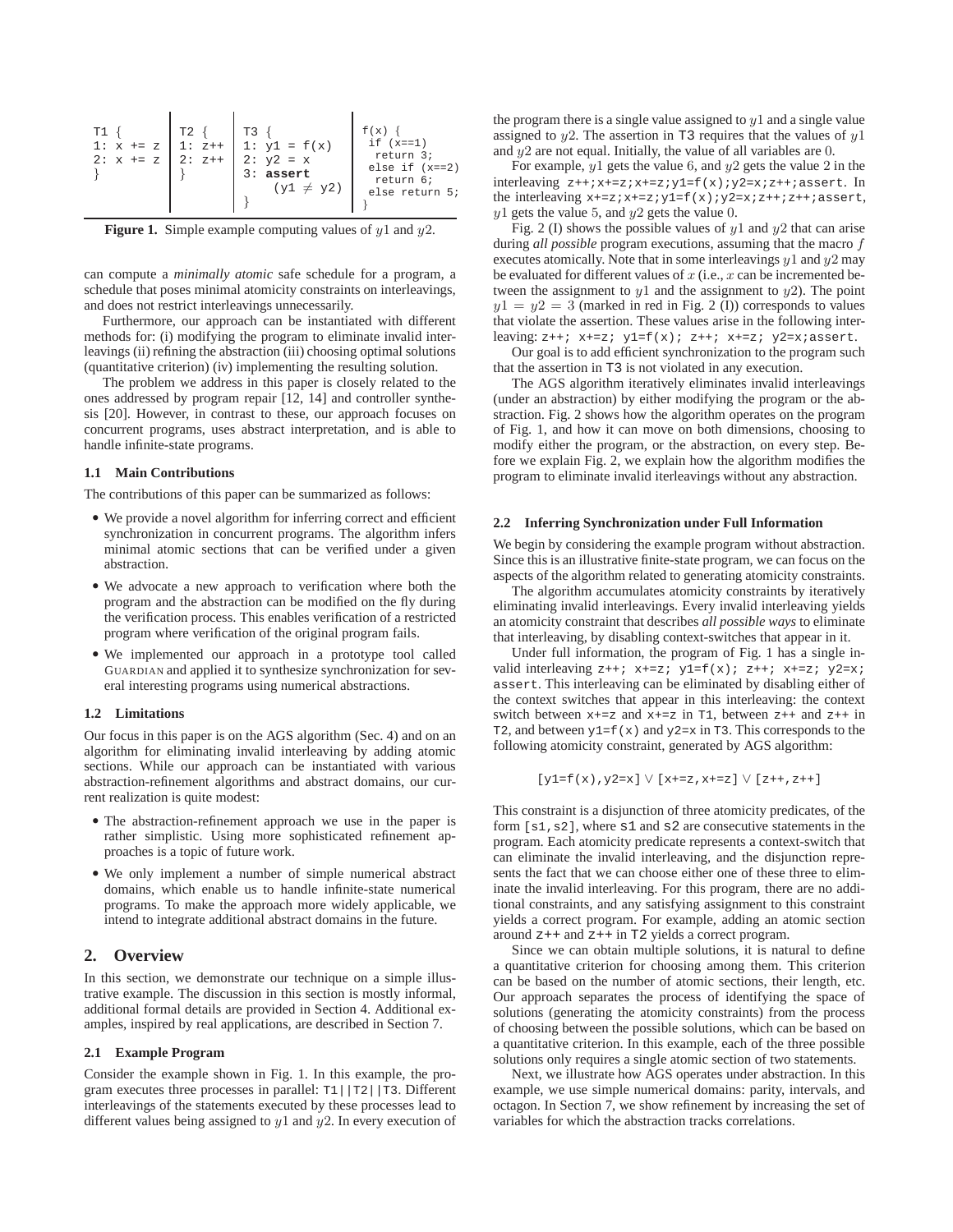

**Figure 2. (I)** Values of y1 and y2 that arise in the program of Fig. 1; **(II)** Atomic section around the assignments to y1 and y2 under interval abstraction; **(a-g)** Possible steps of the AGS algorithm: on each step, the algorithm can choose between refining the abstraction (down arrows) and modifying the program by avoiding certain interleavings (right arrows).

## **2.3 Inferring Synchronization under Parity Abstraction**

We first show how the algorithm works using the parity abstraction over  $y1$  and  $y2$ . The parity abstraction represents the actual value of a variable by its parity, and only observes whether the value is even or odd. Variables  $y1$  and  $y2$  take abstract values from  $\{\bot, E, O, \top\}$ , with the standard meaning.

The starting point, parity abstraction of the original program, is shown in Fig. 2 (a). It shows the concrete values of  $y1$  and  $y2$  that can arise during program execution, and their abstraction. The concrete values are shown as full circles and are the same as in Fig. 2 (I). Black circles denote the concrete values that satisfy the assertion, and red circle values that violate the assertion. The shaded area denotes the concretization of the abstract values computed for  $y1$  and  $y2$ . The abstract values for both  $y1$  and  $y2$  are ⊤. As a result, the concretization (the shaded area) covers the entire plane. In particular, it covers concrete values that violate the assertion. Values that cannot arise in any concrete execution of the program (false alarms) are shown as hollow red circles in the figure.

The AGS algorithm performs abstract interpretation of the program from Fig. 1 using parity abstraction. In Fig. 3 we show part of the abstract transition system constructed by AGS. Fig. 3 only shows abstract states that can reach an error state. Error states are shown as dashed red line circles in the figure. The values of variables in a state are shown as a tuple  $\langle pc_1, pc_2, pc_3, x, z, y1, y2 \rangle$ , where variables  $y1$  and  $y2$  take an abstract value from the parity domain. This transition system is very simple and in particular contains no cycles; however, this is only for illustrative purposes and the AGS algorithm handles all forms of abstract transition systems.

Under parity abstraction, there are several invalid interleavings. The choice which of them to eliminate first is important, as discussed in Section 5. The AGS algorithm first chooses to eliminate the invalid interleaving:  $\pi_1 = z++; x+=z; x+=z; z++;$  $y1=f(x)$ ;  $y2=x$ ; assert. This interleaving is shown in Fig. 3 by emphasizing its edges (the right emphasized path in the figure).

Under this interleaving, and under the parity abstraction,  $y1 = T$ and  $y2 = T$  (due to joins in the abstract transition system).

The AGS algorithm can now choose whether to try and eliminate this by either adding atomicity, or by refining the abstraction. Fig. 2 shows these alternatives, which we explain in detail in the rest of this section.

*Eliminate*  $\pi_1$  *by atomicity constraint:* To eliminate this interleaving, the following constraint is generated:  $[z++, z++]$ . This step is shown as the step from Fig. 2 (a) to Fig. 2 (b). Note that the program in Fig. 2 (b) has an atomic section around the statements  $z++$ and  $z++$  in T2. This limits the concrete values that y1 and y2 can take, as shown by the full circles in Fig. 2 (b), compared to those on Fig. 2 (a). In particular, it eliminates the error state in which  $y1$ and y2 both have the value 3 (no red full circle in the figure).

However, parity abstraction is not yet precise enough to verify the correctness of the resulting program, as shown by the shaded area in Fig. 2 (b). During abstract interpretation of the program,  $y1$ takes both the values E and O, and thus goes to  $\top$ . The concretization (the shared area) therefore spans all possible concrete values of  $y1$ . The abstract value of  $y2$  remains E, therefore the concretization (the shaded area) only contains even values of  $y2$ . The abstract values represent three points that violate the assertion, shown as hollow red circles in Fig. 2 (b).

After eliminating  $\pi_1$  by adding the constraint  $[z^{++}, z^{++}]$ , the following (abstract) interleaving may violate the assertion:  $\pi_2$  = x+=z;z++;z++;x+=z;y1=f(x); y2=x; assert. This interleaving yields the abstract values  $y1 = \top$  and  $y2 = \top$  (due to joins), which may violate the assertion. The interleaving  $\pi_2$  is shown in Fig. 3 as the left emphasized path in the figure.

*Eliminate*  $\pi_2$  *by atomicity constraint:* To eliminate this interleaving, the following constraint is generated:  $[x+z,x+z]$ . This step is shown as the step from Fig. 2 (b) to Fig. 2 (c). The resulting overall constraint is:  $[x+z,x+z] \wedge [z++,z++]$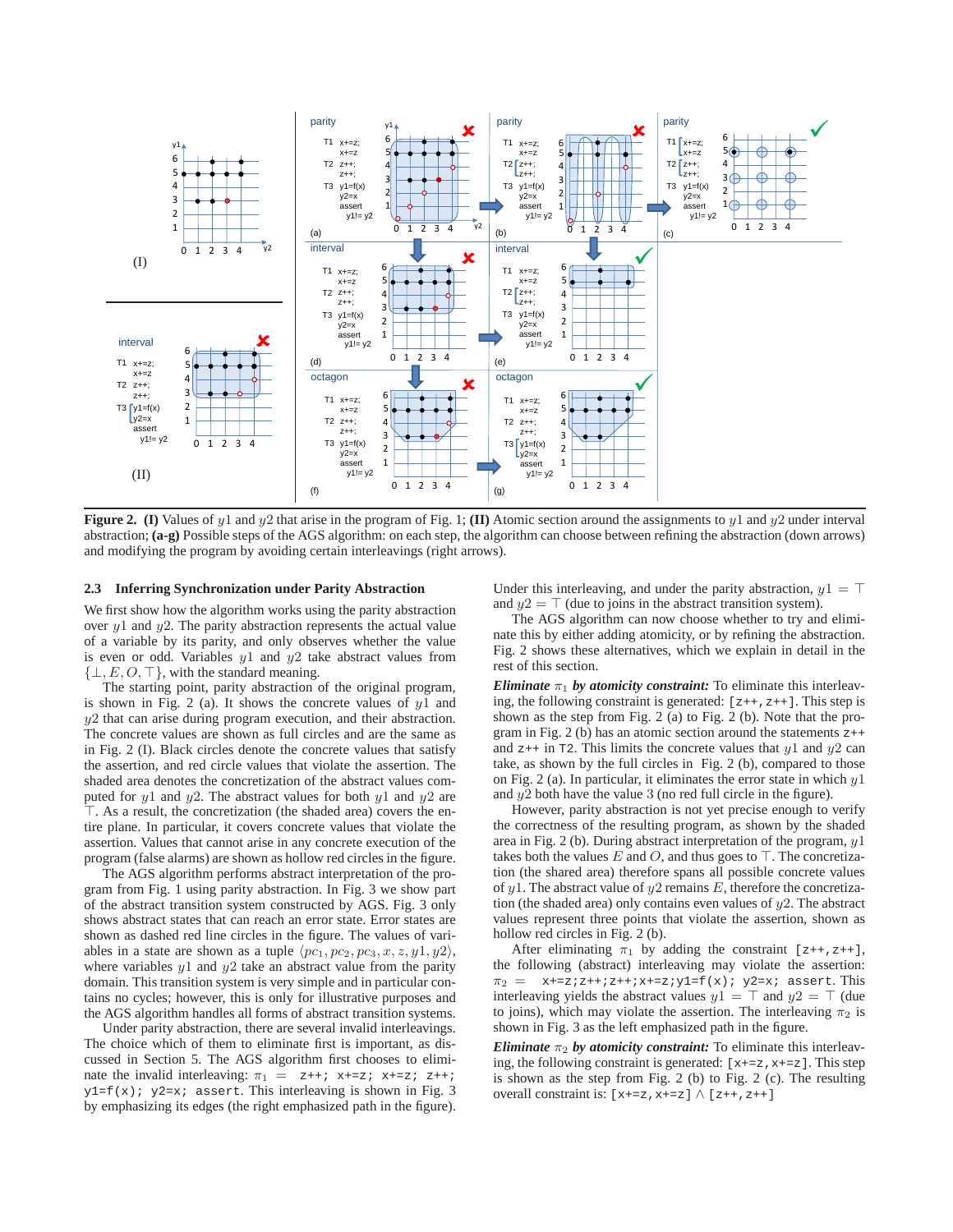

**Figure 3.** Partial abstract transition system for the program of Fig. 1. Only abstract states that can reach an error state are shown.

With this atomicity constraint, under the parity abstraction, there are no further invalid interleavings. This constraint is satisfied by a program that has the statements  $x+=z$  and  $x+=z$  of T1 execute atomically, and the statements  $z++$  and  $z++$  of T2 execute atomically. In this program, the abstract values are  $y1 = O$  and  $y2 = E$ . These abstract values guarantee that the assertion is not violated, as shown in Fig. 2 (c).

*Eliminate*  $\pi_2$  *by abstraction refinement:* After eliminating the interleaving  $\pi_1$ , all remaining concrete interleavings satisfy the assertion, but we could not prove it under parity abstraction. Instead of eliminating interleaving  $\pi_2$  by adding atomicity constraints, as described above, we can choose to refine the abstraction from parity to interval, moving from Fig. 2 (b) to Fig. 2 (e). Interval abstraction is precise enough to prove this program.

# **2.4 Inferring Synchronization under Interval Abstraction**

Instead of eliminating interleaving  $\pi_1$  by adding an atomicity constraint, the algorithm can choose to try and eliminate  $\pi_1$  by refining the abstraction from parity to interval. This corresponds to the step from Fig. 2 (a) to Fig. 2 (d). Under interval abstraction, the abstract values are  $y1 = [3, 6]$  and  $y2 = [0, 4]$ , representing two points that may violate the assertion, as shown in figure Fig. 2 (d).

The algorithm can again choose to eliminate invalid interleavings by adding an atomicity constraint (step from Fig. 2 (d) to Fig. 2 (e)) or by abstraction refinement (step from Fig. 2 (d) to Fig. 2 (f)). In the former case, AGS produces the overall constraint:

$$
([x+z, x+z] \vee [z+, z+1])
$$
  
 
$$
\wedge ([y1=f(x), y2=x] \vee [x+z, x+z] \vee [z+, z+1])
$$

This constraint requires only one of T1 and T2 to execute atomically. Fig. 2 (e) shows a program corresponding to one of the solutions, in which T2 is atomic.

As apparent from the constraint above,  $[y1=f(x),y2=x]$  is not sufficient for showing the correctness of the program under the interval abstraction. The result of applying interval abstraction to the program implemented from this constraint is shown in Fig. 2 (II).

### **2.5 Inferring Synchronization under Octagon Abstraction**

Finally, the octagon abstract domain [18], maintains enough information to only require atomicity as in the case with full information. In particular, it is sufficient to make  $y1=f(x)$  and  $y2=x$  execute atomically for the program to be successfully verified under Octagon abstraction, as shown in Fig. 2 (g).

# **3. Preliminaries**

*Transition System* A transition system ts is a tuple  $\langle \Sigma, T, \text{Init} \rangle$ where  $\Sigma$  is a set of states,  $T \subseteq \Sigma \times \Sigma$  is a set of transitions between states, and *Init*  $\subseteq \Sigma$  are the initial states. For a transition  $t \in T$ , we use  $src(t)$  to denote the source state of t, and  $dst(t)$  to denote its destination state.

For a transition system ts, a trace  $\pi$  is a (possibly infinite) sequence of transitions  $\pi_0, \pi_1, \ldots$  such that for every  $i > 0$ ,  $\pi_i \in T$  and  $dst(\pi_{i-1}) = src(\pi_i)$ . For a finite trace  $\pi$ ,  $|\pi|$  denotes its length (number of transitions). We use  $t.\pi$  to denote the trace created by concatenation of a transition t and a trace  $\pi$ , when  $dst(t) = src(\pi_0).$ 

A complete trace  $\pi$  is a trace that starts from an initial state:  $src(\pi_0) \in \textit{Init}$ . We use  $[[ts]]$  to denote the (prefix-closed) set of complete traces of transition system ts.

*Program Syntax* We consider programs written in a simple programming language with assignment, non-deterministic choice, conditional goto, sequential composition, parallel composition, and atomic sections. The language forbids dynamic allocation of threads, nested atomic sections, and parallel composition inside an atomic section. Note that a program can be statically associated with the maximal number of threads it may create in any execution. Assignments and conditional goto statements are executed atomically. All statements have unique labels. For a program label  $l$ , we use  $\textit{stmt}(l)$  to denote the unique statement at label l.

We use *Var* to denote the set of (shared) program variables. To simplify the exposition, we do not include local variables in definitions, although we do use local variables in examples. There is nothing in our approach that prevents us from using local variables, but having local variables makes the formal definitions cumbersome. We assume that all program variables have integer values, initialized to 0.

*Program Semantics* Let P be a program with variables *Var*. Let  $k$  be the maximal number of threads in  $P$ , with thread identifiers 1, ..., k. A state s is a triplet  $\langle val_s, pc_s \rangle$  where  $val_s$ : *Var*  $\rightarrow$  *Int* is a valuation of the variables, and  $pc_s$ :  $\{1, \ldots, k\} \rightarrow Int$  is the program counter of each thread, which ranges over program labels in the code executed by the thread.

We define a transition system for a program  $P$  to be  $\langle \Sigma_P, T_P, \text{Init}_P \rangle$ , where transitions  $T_P$  are labeled by program statements. For a transition  $t \in T_P$ , we use  $s t m t(t)$  to denote the corresponding statement. We use  $lbl(t)$  and  $tid(t)$  to denote (unique) program label and thread identifier that correspond to *, respectively.* 

A transition  $t$  is in  $T_P$  if all of the following conditions hold:

- (a) the program counter of the thread  $tid(t)$  in state  $src(t)$  is at program label  $lbl(t)$ ,
- (b) the execution of the statement  $s t t(t)$  from state  $s r c(t)$  by thread  $tid(t)$  results in state  $dst(t)$ ,
- (c) no other thread is inside an atomic section in state  $src(t)$ .

We use  $[P]$  to denote the set of traces of P, i.e.,  $[P] = [ts]$  where  $ts = \langle \Sigma_P, T_P, \textit{Init}_P \rangle.$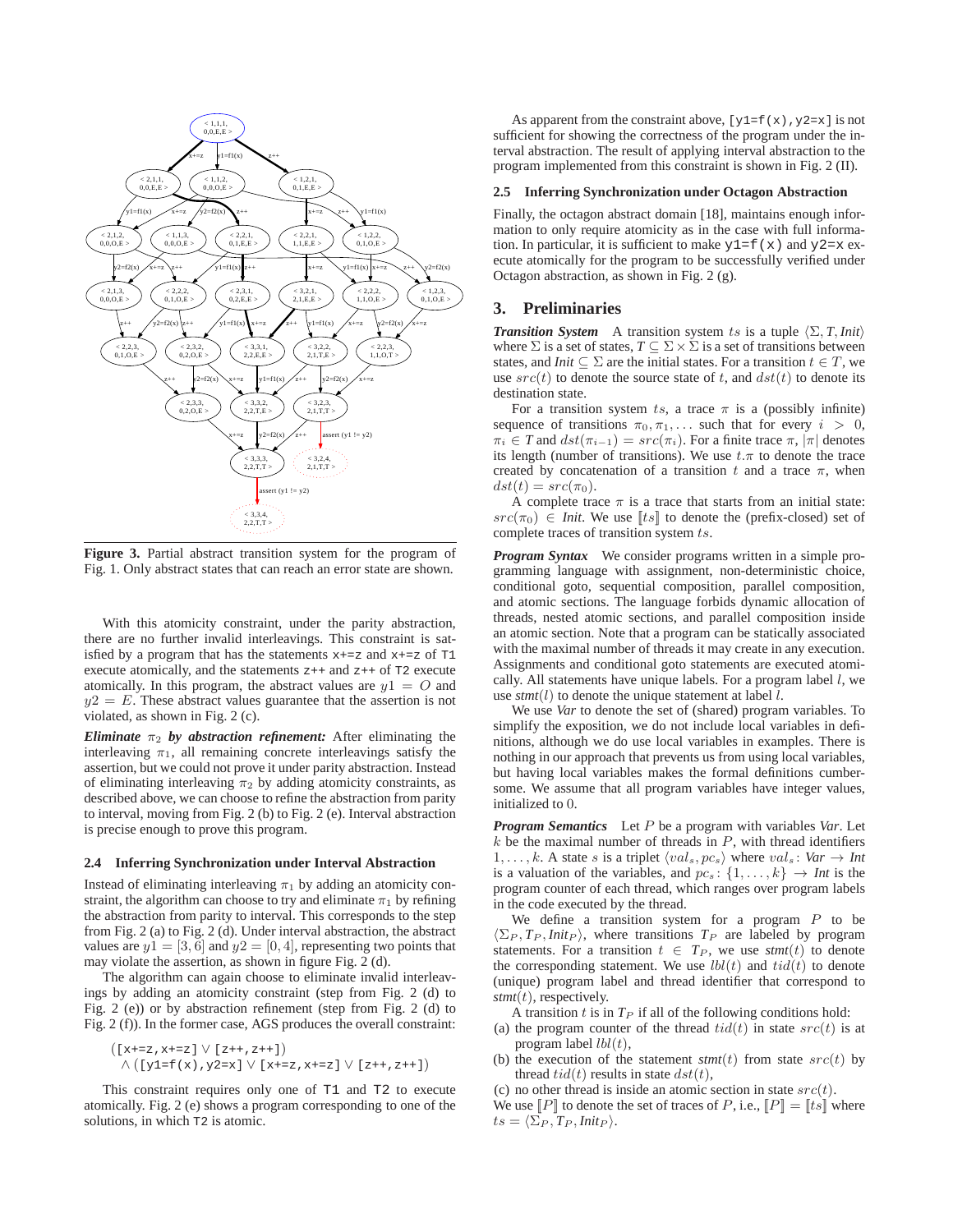*Abstraction* Our method is based on abstract interpretation [10]. In this section, we quickly review relevant terminology that will be used throughout the paper.

An abstract domain is a complete join semilattice  $A =$  $\langle A, \sqsubseteq, \sqcup, \perp \rangle$ , i.e., a set A equipped with partial order  $\sqsubseteq$ , such that for every subset  $X$  of  $A$ ,  $A$  contains a least upper bound (or join), denoted  $\sqcup X$ . The bottom element  $\bot \in A$  is  $\sqcup \emptyset$ . We use  $x \sqcup y$  as a shorthand for  $\sqcup \{x, y\}.$ 

In this paper, we assume that the abstract domain  $A$  is a powerset of abstract states, with (partially) disjunctive join. An abstract state s is ranging over an abstract domain  $B = \langle B, \subseteq_B, \sqcup_B, \perp_B \rangle$ .

For  $X \subseteq \Sigma_P$ , the abstraction function  $\alpha$  is defined by  $\alpha(X) \stackrel{\text{def}}{=}$  $\Box\{\beta(s) \mid s \in X\}$ , where  $\beta$  is the abstraction function for the underlying domain of abstract states. For a given  $\beta$ , the abstraction  $\alpha$ can vary anywhere on the range between "relational" and "cartesian", depending on the definition of join.

An abstract transformer for a program statement st is denoted by  $[st]_{\alpha}: A \rightarrow A$ . For  $a \in A$ , the abstract transformer is defined pointwise:  $[st]_{\alpha}(a) \stackrel{\text{def}}{=} \sqcup \{ [st]_{\beta}(\sigma) \mid \sigma \in a \}$ , where  $[st]_{\beta}$  is the abstract transformer for the underlying domain of abstract states.

We abuse the notation slightly and use  $\alpha$  to collectively name all the components of an abstract interpreter: its abstract domain, including the underlying domain of abstract states, abstract transformers, and widening operator, if defined.

We define an abstract transition system for P and  $\alpha$  to be  $\langle \Sigma_P^{\natural}, T_P^{\natural}, \textit{Init}_P^{\natural} \rangle$ , where  $\textit{Init}_P^{\natural} = \alpha(\textit{Init}_P)$ , and a transition  $(\sigma, \sigma')$ labeled by a program statement st is in  $T_P^{\natural}$  if and only if  $[st]_\beta(\sigma) \sqsubseteq_B \sigma'.$ 

We use  $[P]_{\alpha}$  to denote the set of abstract traces of P, i.e.,  $[$ [P] $]_{\alpha}$  =  $[$ ts] where ts is the abstract transition system for P and  $\alpha$ , in which  $\Sigma_P^{\natural}$  is the result of abstract interpretation, i.e., the set of abstract states at fixed point.

*Specification* The user can specify a state property S, which describes a set of program states. This property can refer to program variables and to the program counter of each thread (e.g., to model local assertions). Our approach can be extended to handle any temporal safety specifications, expressed as a property automaton, by computing the synchronous product of program's transition system and the property automaton [9].

Given a (concrete or abstract) state s, we use  $s \models S$  to denote that the state  $s$  satisfies the specification  $S$ . We lift it to traces as follows. A trace  $\pi$  satisfies S, denoted by  $\pi \models S$ , if and only if  $src(\pi_0) \models S$  and for all  $i \geq 0$ ,  $dst(\pi_i) \models S$ . A set  $\Pi$  of (concrete or abstract) traces satisfies S, denoted by  $\Pi \models S$  if and only if all traces in it satisfy S.

## **4. Computing a Safe Schedule Under Abstraction**

Algorithm 1 provides a declarative description of abstractionguided synthesis. The algorithm takes an input program, a specification, and an abstraction, and produces a (possibly modified) program that satisfies the specification.

The main loop of the algorithm selects an abstract trace  $\pi$  of the program P such that  $\pi$  satisfies the atomicity formula  $\varphi$ , but does not satisfy the specification S. Then, the algorithm attempts to eliminate this invalid interleaving  $\pi$  by either:

- adding atomicity constraints: the procedure avoid generates atomicity constraints that disable  $\pi$ . The constraints generated by avoid for  $\pi$  are accumulated by AGS in the formula  $\varphi$ .
- refining the abstraction: using a standard abstraction refinement approach (e.g., [3, 8]) to refine the abstraction.

On every iteration, the loop condition takes into account the updated  $\varphi$  and  $\alpha$  when choosing an invalid interleaving  $\pi$ .

Some of the (abstract) invalid interleavings may correspond to concrete invalid interleavings, while others may be artifacts of the abstraction. The choice of whether to eliminate an interleaving via abstraction refinement, or by adding atomic sections, is left as non-deterministic choice (denoted by  $*$  in the algorithm). In this section, we assume that it makes the right choices (for example, only picks refinement when it is indeed possible to eliminate  $\pi$ using refinement). In Section 5, we discuss how to implement it.

When all invalid interleavings have been eliminated, AGS calls the procedure implement to find a solution for the constraints accumulated in  $\varphi$ .

| <b>Algorithm 1:</b> Abstraction-Guided Synthesis.                                                                          |  |  |
|----------------------------------------------------------------------------------------------------------------------------|--|--|
| <b>Input:</b> Program P, Specification S, Abstraction $\alpha$                                                             |  |  |
| <b>Output:</b> Program satisfying S under $\alpha$                                                                         |  |  |
| $\varphi = true$                                                                                                           |  |  |
| while true do                                                                                                              |  |  |
| $\Pi = \{ \pi \mid \pi \in \llbracket P \rrbracket_{\alpha} \cap \llbracket \varphi \rrbracket, \pi \not\models S \}$<br>3 |  |  |
| $\overline{\mathbf{4}}$<br><b>if</b> $\Pi$ <i>is empty</i> then return implement( $P, \varphi$ )                           |  |  |
| 5<br>$\pi$ = select trace from $\Pi$                                                                                       |  |  |
| 6<br><b>if</b> should $Avoid(\pi,\alpha)$ then                                                                             |  |  |
| $\overline{7}$<br>$\psi = \text{avoid}(\pi)$                                                                               |  |  |
| if $\psi \neq false$ then $\varphi = \varphi \wedge \psi$<br>8                                                             |  |  |
| else abort<br>9                                                                                                            |  |  |
| else<br>10                                                                                                                 |  |  |
| $\alpha'$ = refine $(\alpha, \pi)$<br>11                                                                                   |  |  |
| if $\alpha' \neq \alpha$ then $\alpha = \alpha'$<br>12                                                                     |  |  |
| else abort<br>13                                                                                                           |  |  |
| end<br>14                                                                                                                  |  |  |
| <b>15</b> end                                                                                                              |  |  |
|                                                                                                                            |  |  |
| <b>Function</b> avoid( $\pi$ )                                                                                             |  |  |

| <b>Input:</b> Trace $\pi$<br><b>Output:</b> Atomicity constraint for avoiding $\pi$ |
|-------------------------------------------------------------------------------------|
| $\rho = false$                                                                      |
| foreach $i = 0, \ldots,  \pi $ do                                                   |
| <b>if</b> exists $j > i + 1$ such that $tid(\pi_i) = tid(\pi_j)$ and                |
| for all l such that $i < l < j$ , $tid(\pi_i) \neq tid(\pi_l)$                      |
| <b>then</b> $\rho = \rho \vee [lbl(\pi_i), lbl(\pi_i)]$                             |
| end                                                                                 |
| return $\rho$                                                                       |
|                                                                                     |
| <b>Function</b> implement ( $P(\varphi)$ )                                          |

| <b>Input:</b> Program P, atomicity formula $\varphi$             |
|------------------------------------------------------------------|
| <b>Output:</b> Program with atomic sections satisfying $\varphi$ |
| Find a minimal satisfying assignment $\Gamma \models \varphi$    |
| $P' = P$ with adding atomic sections in $atomic(\Gamma)$         |
| return $P'$                                                      |

#### **4.1 Generating Atomicity Constraints**

The procedure avoid takes a trace  $\pi$  as input, and generates an atomicity constraint that describes all context switches in  $\pi$ , and thus describes all possible ways to eliminate  $\pi$  by adding atomic sections to the original program.

The atomicity constraint generated by avoid is a disjunction of atomicity predicates. An atomicity predicate requires that a pair of consecutive program statements execute atomically, without interleaving execution of other threads between them.

Formally, given a program  $P$ , and a pair of program labels  $l$  and  $l'$ , we use  $[l, l']$  to denote an *atomicity predicate*. In our examples, we write  $[stmt(l),stmt(l')]$  instead of  $[l, l']$ . An *atomicity formula* is a conjunction of disjunctions of atomicity predicates.

Let  $\pi$  be a trace in a (concrete or abstract) transition system of P. We say that  $\pi$  satisfies [l, l'], denoted by  $\pi \models [l, l']$ , if and only if for all  $0 \leq i$ , if  $\text{lb}(t_i) = l$  and  $i + 1 < |\pi|$ , then  $\text{lb}(t_{i+1}) = l'$ and  $tid(t_i) = tid(t_{i+1})$ .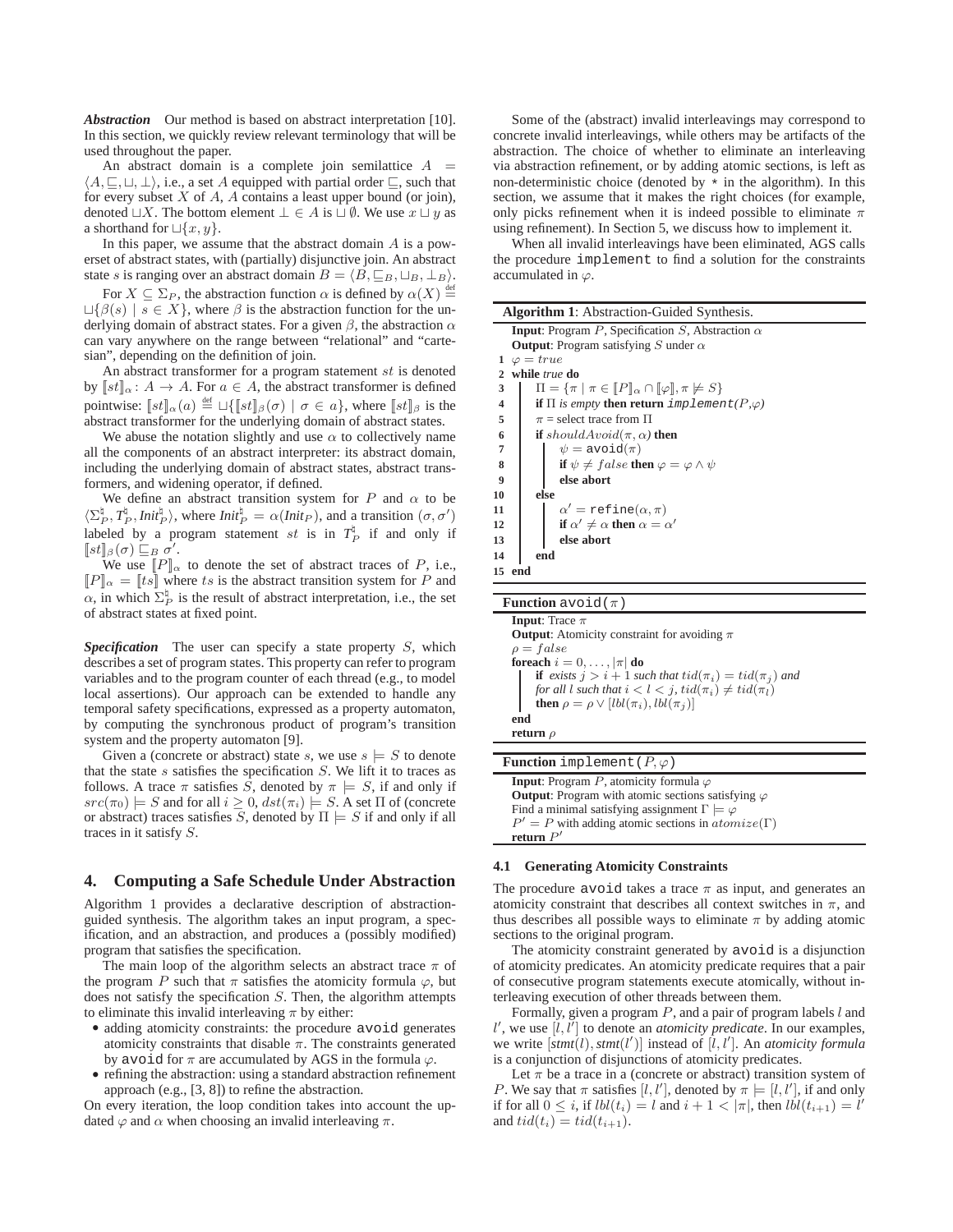A set of traces  $\Pi$  satisfies an atomicity predicate p, denoted by  $\Pi \models p$ , if and only if all the traces in  $\Pi$  satisfy p. Similarly, we interpret conjunctions and disjunctions of atomicity predicates as intersection and union of sets of traces. The set of traces that satisfy an atomicity formula  $\varphi$  is denoted by  $[\varphi]$ .

The procedure avoid only generates atomicity predicates for neighboring locations (locations that appear in the same thread, where one location immediately follows the other), with the intuitive meaning that no operation is allowed to interleave between the execution of these neighboring locations.

The algorithm identifies all context switches in  $\pi$  as follows. A context switch after transition  $\pi_i$  occurs if there is another transition  $\pi_i$  by the same thread later in the trace, but not immediately after  $\pi_i$ . Then, if the transition  $\pi_j$  is the first such transition after  $\pi_i$ , we generate the atomicity predicate  $[lb(\pi_i), lb(\pi_j)].$ 

In the case of an invalid sequential interleaving, an interleaving in which each thread runs to completion before it context-switches to another thread, it is (obviously) impossible to avoid the interleaving by adding atomic sections. In such cases, avoid returns false and AGS aborts.

#### **4.2 Implementing Atomicity Constraints**

The procedure implement takes a program  $P$  and an atomicity formula  $\varphi$  as input. An atomicity formula can be seen as a formula in propositional-logic, where the atomicity predicates are treated as propositional (boolean) variables. Note that the atomicity formula is in positive CNF, and thus it is always satisfiable.

The procedure constructs a program  $P'$  by finding a minimal satisfying assignment for  $\varphi$ , i.e., a satisfying assignment with the smallest number of propositional variables set to *true*. The atomicity predicates assigned to true in that assignment are then implemented as atomic sections in the program.

Our approach separates the characterization of valid solutions from their implementation. The atomicity formula  $\varphi$  maintained in the algorithm provides a symbolic description of possible solutions. In this paper, we choose to realize these by changing the program and adding atomic sections. However, these could be realized using other synchronization mechanisms, as well as by controlling the scheduler of the runtime environment (if such scheduler exists).

In general, there could be multiple satisfying assignments for  $\varphi$ , corresponding to different additions of atomic sections to the input program P. Usually, we are interested in minimal satisfying assignments, as they represent solutions that do not impose redundant atomic sections.

To realize a satisfying assignment  $\Gamma \models \varphi$  as atomic sections, we define  $atomic(\Gamma)$  to extract the minimal (contiguous) atomic sections from the assignment. Towards this end, we construct the set of program labels in which context switches are not permitted by  $\Gamma: L = \{l' \mid [l, l'] \in \Gamma\}$ . For every maximally-connected component of  $L$  in the control-flow-graph of the original program, we find the immediate dominator and postdominator, and add (begin and end) atomic section at these labels, respectively. This may cause extra statements included in an atomic section, eliminating additional interleavings. This situation is sometimes unavoidable when implementing atomicity constraints using atomic sections.

It is possible that implementing an assignment  $\Gamma$  results in eliminating additional interleavings even when there are no extra statements in the atomic section. Consider the example of Fig. 4. In this example, T2 cannot interleave with the first iteration of the loop in T1. But once the first iteration is over, it can interleave with any other iteration. However, since we require implementation via atomic sections, the only implementable solution is to add an atomic section around the statements  $x++$  and  $x++$  inside the loop, forcing every iteration of the loop to be executed atomically.

# **4.3 Abstraction Refinement**

The procedure refine takes an interleaving  $\pi$  as input and attempts to refine the abstraction in order to avoid  $\pi$ . For that to be possible,  $\pi$  has to be an artifact of the abstraction, and not correspond to a concrete invalid interleaving. AGS tries to refine the abstraction by calling refine, but if the abstraction cannot be refined, and refine returns the same abstraction, AGS aborts.

In this paper, we focus on the procedure for restricting invalid interleavings, and can leverage any standard refinement scheme (e.g., [3, 4, 8, 22]). In the examples, we use two kinds of simple refinements: one that moves to another abstract domain (Section 2), and one that varies the set of variables that are abstracted relationally (Section 7).

#### **4.4 Choosing Interleaving** π **to Eliminate**

Since our program modifications consist of adding atomic sections, we cannot eliminate sequential executions (which have no context switches). It is therefore required that we can verify the correctness of the sequential runs of the program under the given abstraction.

In fact, for verifying the correctness of interleavings that involve fewer context-switches, less precise abstractions can be sufficient.

Generally, it is natural to consider interleavings in an increasing order of the number of context switches. Atomicity constraints obtained for interleavings with a lower number of context switches restrict the space that needs to be explored for interleavings with higher number of context switches.

#### **4.5 Program Modification vs. Abstraction Refinement**

When an invalid interleaving  $\pi$  is detected, a choice has to be made between refining the abstraction and adding an atomicity constraint that eliminates  $\pi$ . This choice is denoted by the condition shouldAvoid( $\pi, \alpha$ ) in the algorithm. Apart from clear boundary conditions outlined below, this choice depends on the particular abstractions with which the algorithm is used.

When  $\pi$  is a sequential interleaving, and avoid is realized as the addition of atomic sections, it is impossible to add atomicity constraints to avoid  $\pi$ . Therefore, in this case, the only choice is to refine the abstraction (if possible). Hence, the condition should $Avoid(\pi,\alpha)$  is set to return false when  $\pi$  is a sequential interleaving.

Similarly, depending on the refinement framework used, it may be impossible to further refine the abstraction  $\alpha$ . For example, when using a fixed sequence of abstraction with increasing precision (as in Section 2), upon reaching the most precise abstraction in the sequence, there's no way to further refine the abstraction. Therefore, in this case, the only choice is trying to avoid the interleaving  $\pi$ , and the condition  $shouldAvoid(\pi,\alpha)$  returns true when it is known a priori that  $\alpha$  cannot be refined anymore.

For refinement schemes that use symbolic backwards execution to find a concrete counterexample (e.g., [3, 8]), the condition shouldAvoid( $\pi, \alpha$ ) can be based on the result of the symbolic execution. When the refinement scheme is able to find a concrete counterexample,  $shouldAvoid(\pi,\alpha)$  can choose to repair, using the concrete counterexample as basis. If the refinement scheme fails to find a concrete counterexample, but also fails to find a spurious path for abstraction refinement,  $shouldAvoid(\pi,\alpha)$  can again choose to repair, as refinement cannot be applied.

Attempting verification with a refined abstraction may fail due to state explosion. In most cases there is no way to check for such failure a priori in the condition  $shouldAvoid(\pi,\alpha)$ . Practically, it is useful to invoke the verification procedure as a separate task, and implement a backtracking mechanism for the refinement when verification fails to terminate after a certain time. Backtracking the refinement may enable successful verification of a more constrained variant of the program.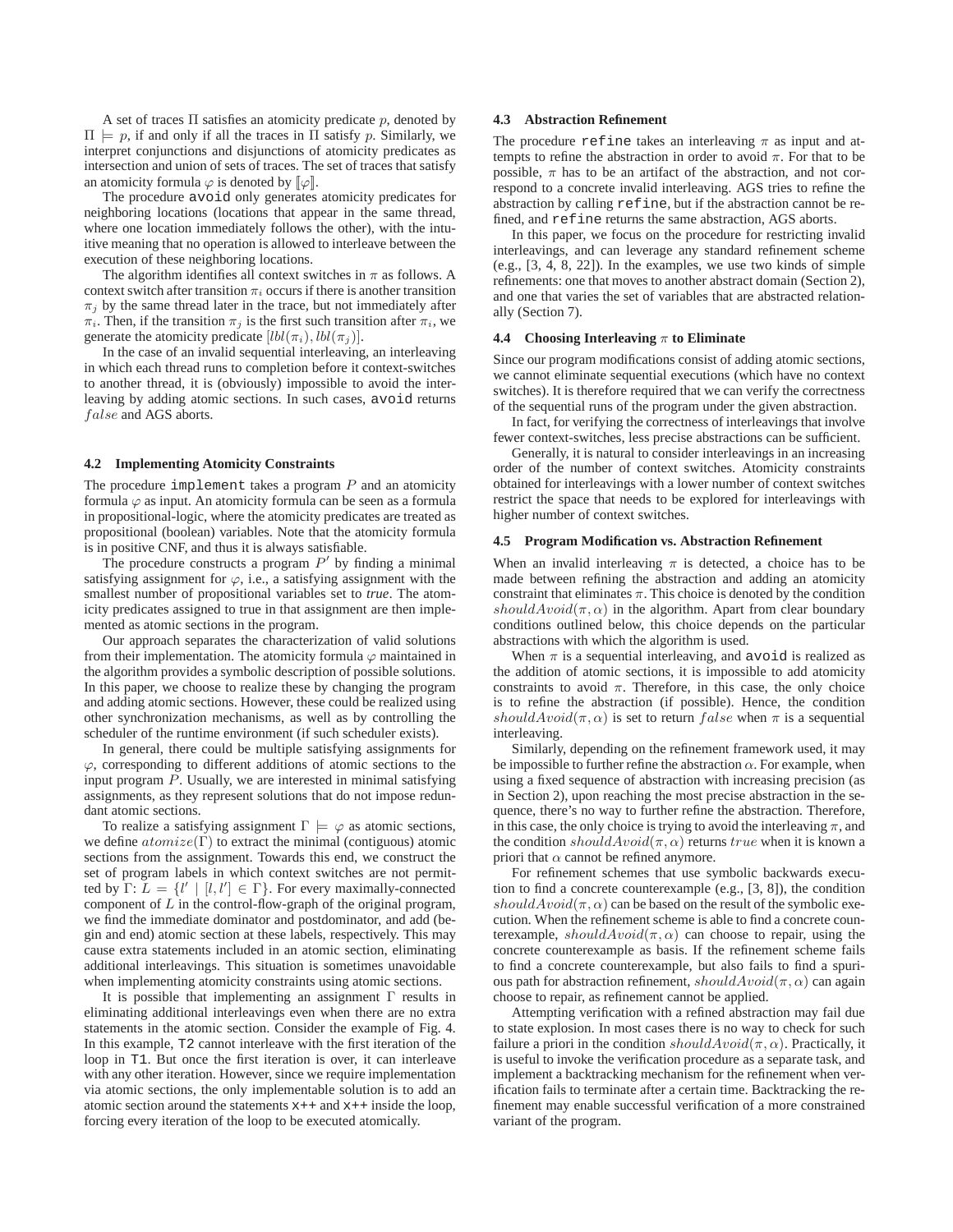

**Figure 4.** Limitations of implementability. Correctness only requires the first iteration of the loop in T1 be executed atomically. Implementability forces every iteration to be executed atomically.

## **5. Abstraction Guided Synthesis**

In the previous section, we described the AGS algorithm in a declarative manner, and omitted some details that we now address:

- how do we compute  $[P]_{\alpha}$ ?
- how do we obtain an interleaving  $\pi \in [P]_{\alpha} \cap [\varphi]$  and  $\pi \not\models S$ ? • how do we choose, on every step of the algorithm, whether to add atomicity constraints or to refine the abstraction?

To realize Algorithm 1, we first use standard abstract interpretation to compute the set of abstract states  $\Sigma_P^{\natural}$  reachable from  $\textit{Init}_P^{\natural}$ under abstraction  $\alpha$ . Then, we explore the invalid interleavings and eliminate them. The algorithm is amenable to several optimizations, and we describe them later in this section.

In the pseudocode of Algorithm 1, we replace the declarative expression in Line 3 with a call to function Traces:

$$
\Pi=\texttt{Traces}(\textit{Init}_P^\natural,\textit{Bad}_P^\natural,\Sigma_P^\natural,\varphi)
$$

in Algorithm 1, where  $Bad_P^{\dagger}$  is the set of reachable error states:  $\{\sigma \in \Sigma_P^{\natural} \mid \sigma \not\models S\}.$ 

| <b>Function</b> Traces $(X, Y, V, \varphi)$                                 |  |  |
|-----------------------------------------------------------------------------|--|--|
| <b>Input:</b> Set of abstract states X, Y, V, Atomicity Formula $\varphi$   |  |  |
| <b>Output:</b> Set of traces from X to Y passing in V, satisfying $\varphi$ |  |  |
| $workset = \{t \mid src(t) \in V \setminus X, dst(t) \in Y\}$               |  |  |
| $result = \{t \mid src(t) \in X, dst(t) \in Y\}$                            |  |  |
| while workset is not empty do                                               |  |  |
| $\pi$ = select and remove interleaving from $workset$                       |  |  |
| <b>foreach</b> Statement st and state $\sigma \in V$ such that              |  |  |
| $  st  _{\beta}(\sigma) \sqsubseteq_B src(\pi_0)$ do                        |  |  |
| t = transition $(\sigma, src(\pi_0))$ labeled with st                       |  |  |
| $\pi' = t \cdot \pi$                                                        |  |  |
| if $\pi' \models \varphi$ and $\pi'$ is acyclic then                        |  |  |
| if $\sigma \in X$ then $result = result \cup {\tau'}$                       |  |  |
| else <i>workset</i> = <i>workset</i> $\cup$ { $\pi'$ }                      |  |  |
| end                                                                         |  |  |
| end                                                                         |  |  |
| end                                                                         |  |  |
| <b>return</b> result                                                        |  |  |

The function  $Trace(X, Y, V, \varphi)$  enumerates all traces that start in a state in  $X \subseteq V$ , end in a state in  $Y \subseteq V$ , go only through states in  $V$  and satisfy the atomicity constraint  $\varphi$ . It works by performing a backward exploration starting from states in Y and extending interleaving suffixes backwards. A suffix is further extended only as long as it satisfies  $\varphi$ . Thus, the algorithm leverages the constraints that are already accumulated in the atomicity formula  $\varphi$  to prune the interleavings that have to be explored. The use of  $\varphi$  is critical for the practicality of the approach, as shown experimentally in Section 7.

*Exploring*  $\varphi$ -enabled statements We say that statement st is  $\varphi$ *enabled in state*  $\sigma$  when executing st from  $\sigma$  does not contradict  $\varphi$ . Formally, given a set of states V, the condition enabled $(st, \sigma, \varphi, V)$ holds if and only if for every pair of transitions t and  $t'$  such that  $src(t) \in V$ ,  $dst(t') \in V$ ,  $dst(t) = src(t') = \sigma \in V$  and  $s t m t$ <sup>'</sup> $t'$ ) = st, the partial trace  $t \cdot t'$  satisfies  $\varphi$ .

For example, if  $\varphi$  is [a,c] then st is not  $\varphi$ enabled in  $\sigma$ , in the partial state space shown on the right. However, if  $\varphi$  is [a,c]  $\vee$  [b,c], then st is  $\varphi$ -enabled in  $\sigma$ .



|          | Algorithm 2: Abstraction-Guided Synthesis.                     |                  |     |     |                                                                                                  |
|----------|----------------------------------------------------------------|------------------|-----|-----|--------------------------------------------------------------------------------------------------|
|          | <b>Input:</b> Program P, Specification S, Abstraction $\alpha$ |                  |     |     |                                                                                                  |
|          | <b>Output:</b> Program satisfying S under $\alpha$             |                  |     |     |                                                                                                  |
| 1        |                                                                |                  |     |     | $states = workset = Init_{\scriptscriptstyle D}^{\scriptscriptstyle \mu}$                        |
| 2        |                                                                | $\varphi = true$ |     |     |                                                                                                  |
| 3        |                                                                |                  |     |     | while workset is not empty $do$                                                                  |
| 4        |                                                                |                  |     |     | $\sigma =$ select and remove state from $workset$                                                |
| 5        |                                                                |                  |     |     | foreach Statement st do                                                                          |
| 6        |                                                                |                  |     |     | <b>if</b> enabled(st, $\sigma$ , $\varphi$ , states) <b>then</b>                                 |
| 7        |                                                                |                  |     |     | $\sigma' = [st]_{\beta}(\sigma)$                                                                 |
| 8        |                                                                |                  |     |     | if $\sigma' \not\models S$ then                                                                  |
| 9        |                                                                |                  |     |     | select                                                                                           |
|          |                                                                |                  |     |     | $\pi \in \text{Traces}(Init_P^{\mathbb{I}}, \{\sigma'\}, states \wedge workset, \varphi)$        |
| 10       |                                                                |                  |     |     | if should $Avoid(\pi,\alpha)$ then                                                               |
| 11       |                                                                |                  |     |     | $\psi = avoid(\pi)$                                                                              |
| 12<br>13 |                                                                |                  |     |     | if $\psi \neq false$ then                                                                        |
|          |                                                                |                  |     |     | $\varphi = \varphi \wedge \psi$                                                                  |
| 14       |                                                                |                  |     |     | states = $workset = Init_P^{\mathfrak{q}}$                                                       |
| 15       |                                                                |                  |     |     | $disabeled = \emptyset$                                                                          |
| 16       |                                                                |                  |     |     | else abort                                                                                       |
| 17       |                                                                |                  |     |     | else                                                                                             |
| 18       |                                                                |                  |     |     | // $refine(\pi)$                                                                                 |
| 19       |                                                                |                  |     |     | end<br>else                                                                                      |
| 20<br>21 |                                                                |                  |     |     | if $\{\sigma'\}\not\sqsubseteq states$ then                                                      |
| 22       |                                                                |                  |     |     | $states = states \sqcup \{\sigma'\}$                                                             |
| 23       |                                                                |                  |     |     |                                                                                                  |
| 24       |                                                                |                  |     |     | $X = \{ \sigma'' \in states \mid \sigma' \sqsubseteq_B \sigma'' \}$ workset = workset $\sqcup X$ |
| 25       |                                                                |                  |     |     | end                                                                                              |
| 26       |                                                                |                  |     |     | end                                                                                              |
| 27       |                                                                |                  |     | end |                                                                                                  |
| 28       |                                                                |                  | end |     |                                                                                                  |
| 29       |                                                                | end              |     |     |                                                                                                  |
|          | 30 return implement( $P,\varphi$ )                             |                  |     |     |                                                                                                  |

*Forward Pruning using*  $\varphi$  Algorithm 2 is an optimized version of Algorithm 1. In the optimized algorithm, we focus on the exploration code, and on the code for avoiding an interleaving (Lines 11- 16), the code for refinement is similar and is abbreviated to a comment in Line 18. The algorithm combines (forward) abstract interpretation of the program, with (backward) exploration of invalid interleavings. The main idea of the algorithm is to use the constraints accumulated in  $\varphi$  to restrict the space that has to be explored both forward and backward. In particular, this optimization avoids constructing the entire (unrestricted) transition system upfront.

The abstract interpretation part of the algorithm is standard, and uses a workset to maintain abstract states that should be explored. Once the workset is empty we know a fixed point is reached.

At every point, forward exploration of new states is restricted by the current constraints accumulated in  $\varphi$  (Line 6). For every invalid interleaving  $\pi$ , the formula  $\varphi$  represents all the possible ways to eliminate  $\pi$ . This means that the algorithm only restricts further exploration when the next exploration step contradicts *all possible ways* to eliminate existing invalid interleavings.

In the algorithm, we use the join operator of the abstract domain to add new states to the set states of explored abstract states (Line 24). More generally, the algorithm can use a widening operator [10] when required. To determine whether a state should be added to the set of states, we check whether the state is already represented in states (Line 21).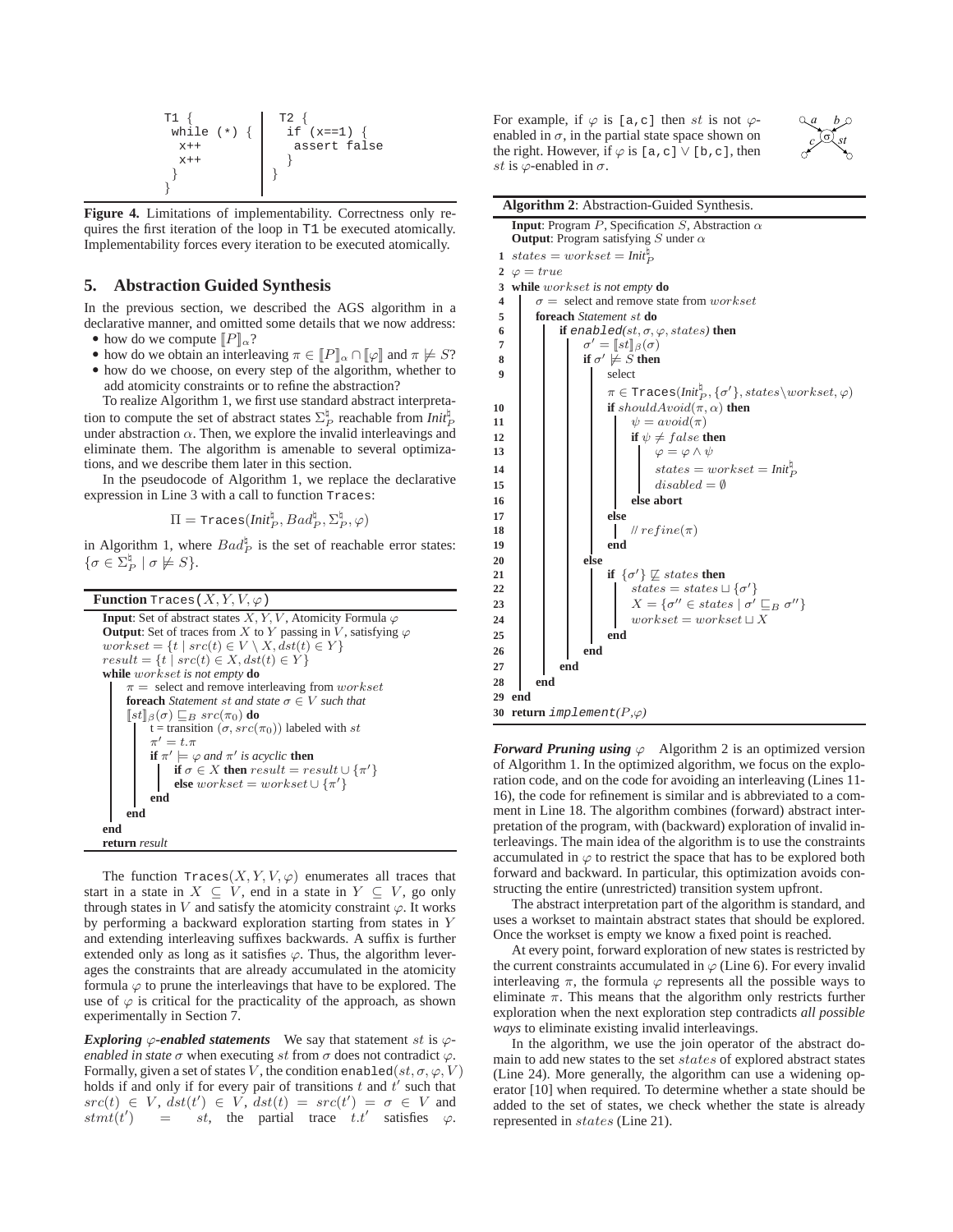*Rebuilding Parts of the Transition System* Instead of rebuilding the whole transition system whenever we add a constraint to  $\varphi$  (Line 14), or whenever we refine the abstraction, we can rebuild only the parts of the transition system that depend on the modification. Following approaches such as [13], we can invalidate only the parts of the abstract transition system that may be affected by the refinement, and avoid recomputation of other parts.

*Lazy Abstraction* Algorithm 2 need not maintain the same abstraction across different interleavings. The algorithm can be adapted to use lazy abstraction refinement as in [13]. Instead of maintaining a single homogenous abstraction  $\alpha$  for the entire program, we can maintain different abstractions for different parts of the program, and perform lazy refinement.

*Simplification of*  $\varphi$  Rather than taking the conjunction of constraints as they are accumulated in  $\varphi$ , we preform (propositional) simplification of  $\varphi$  on-the-fly. This is required in practice, as the number of terms added to  $\varphi$  may be large even for small programs.

*Multiple Solutions* The algorithm as described here only yields a single minimal solution. In practice (and in our implementation, described in Section 7), it is often desirable to present the user with a range of possible solutions and let the user make her own choice.

# **6. Correctness and Minimality**

In this section, we show that Algorithm 1 computes a correct program with smallest atomic sections, assuming the abstraction is fixed. At the end, we discuss the effect of abstraction refinement, and correctness of Algorithm 2.

#### **6.1 Correctness**

In this section, we assume that the abstraction is fixed, i.e.,  $should Avoid$  in Algorithm 1 always returns  $true$ . The following theorem says that a run of the AGS algorithm terminates with either an abort or a valid program.

THEOREM 6.1 (Correctness). *A run of the AGS algorithm terminates with either an abort or returns a program* P ′ *such that*

- *(1)*  $P'$  satisfies  $S$  *under*  $\alpha$ , *i.e.*,  $[$  $P'$  $]_{\alpha}$   $\models S$ *, and*
- *(2)* P ′ *admits a subset of interleavings of the original program* P*,*  $i.e., \, [P']_{\alpha} \subseteq [P]_{\alpha}.$

*Sketch of Proof:* In every iteration, the AGS algorithm eliminates at least one simple path to error state from the abstract transition system. As a result, the abstract transition system may be modified to take into account the updated atomicity formula  $\varphi$ . However, the abstract transition system is always modified in a way that does not introduce any new paths, in particular it has no new paths to error states.

Because the number of simple paths is finite, the while loop in the AGS algorithm terminates either by eliminating all simple paths to error, or finding a path to error that has no context switches and thus it cannot be eliminated by our method. In the latter case, the algorithm aborts. In the former case, the set of traces  $\Pi$  is empty. That is, any execution of P that respects the atomicity formula  $\varphi$ satisfies S under the abstraction  $\alpha$ . Let P' be the program returned by implement (P, $\varphi$ ) in this case. The interleavings of  $P'$  is a subset of those of P permitted by  $\varphi$  under  $\alpha$ :  $[P']_{\alpha} \subseteq [P]_{\alpha} \cap [\varphi]$ . Therefore,  $P'$  satisfies S under  $\alpha$  and AGS algorithm returns  $P'$ .

The AGS algorithm cannot fix a program whose sequential executions do not satisfy S under  $\alpha$ . Otherwise, if there is a way to add atomic sections to P such that the result satisfies S under  $\alpha$ , then there exists a run of the AGS algorithm that does not abort, and computes a result. In the worst case, it makes the program always execute sequentially.



**Figure 5.** Example demonstrating the effect of join and the choice of different abstract traces to eliminate.

THEOREM 6.2. *If the sequential executions of*  $P$  *satisfy*  $S$  *under*  $\alpha$ *, then there exists a run of AGS algorithm that does not abort.*

In Algorithm 2, at Line 9, we always choose from Traces a trace  $\pi$  that has context switches, if there is one. It guarantees that no run of AGS algorithm aborts if the sequential version of  $P$  is valid.

The toy example in Fig. 5(a) has a single invalid interleaving:  $y=2$ ; if( $y=-0$ ); $x++$ ; $x+=1$ ; assert, as shown on Fig. 5(b). However, under parity abstraction, there are two invalid interleavings, due to join (shaded area). One of them is the abstraction of the concrete invalid interleaving, denoted by  $\pi_1$ . The other one is a sequential interleaving, denoted by  $\pi_2$ , in which T1 executes first, and then T2. If the AGS algorithm first chooses to eliminate  $\pi_2$ , it will abort, because there are no context switches to disable. However, if we chose  $\pi_1$  first, avoid will return the atomicity constraint  $[y=2, x+=1]$ , and the program will be successfully verified under this constraint, using parity abstraction. Similarly, we can construct an example in which a wrong choice leads to larger atomic sections than necessary.

#### **6.2 Minimality**

Next, we define the notion of a minimally-atomic program, and show how to use the AGS algorithm to compute all minimallyatomic programs for a given input program, specification and abstraction.

Let  $\Gamma$  be a set of atomic predicates that refer to a program  $P$ . In AGS algorithm, we obtain  $\Gamma$  as a satisfying assignment to the atomicity formula  $\varphi$ . Recall from Section 4.2 that there is a unique way to realize  $\Gamma$  by adding atomic sections to P. Let us denote the resulting program by  $P \mid_{\Gamma}$ .

Let  $P'$  be obtained from P by adding atomic sections. We use  $\Gamma(P, P')$  to denote the (unique) set of atomic predicates that corresponds to these atomic sections.

*Minimally Atomic Programs* A valid program is minimallyatomic when removing or shrinking any atomic section in it makes it invalid.

DEFINITION 6.3 (Minimally Atomic). *Consider a program* P *and an abstraction* α*. Let* P ′ *be a program obtained from* P *by adding atomic sections.* P ′ *is minimally-atomic with respect to* α *if and only if*  $[ P' ]_{\alpha} \models S$  *and for every program*  $P''$  *obtained from P* by adding atomic sections, if  $\Gamma(P, P'') \subset \Gamma(P, P')$ , then  $[P'']_\alpha \not\models S.$ 

The condition  $\Gamma(P, P'') \subset \Gamma(P, P')$  means that the atomic sections of  $P''$  is a (strict) subset of those of  $P'$ .

We use  $MA(P, \alpha)$  to denote the set of all minimally-atomic programs with respect to  $\alpha$  that can be obtained from  $P$ .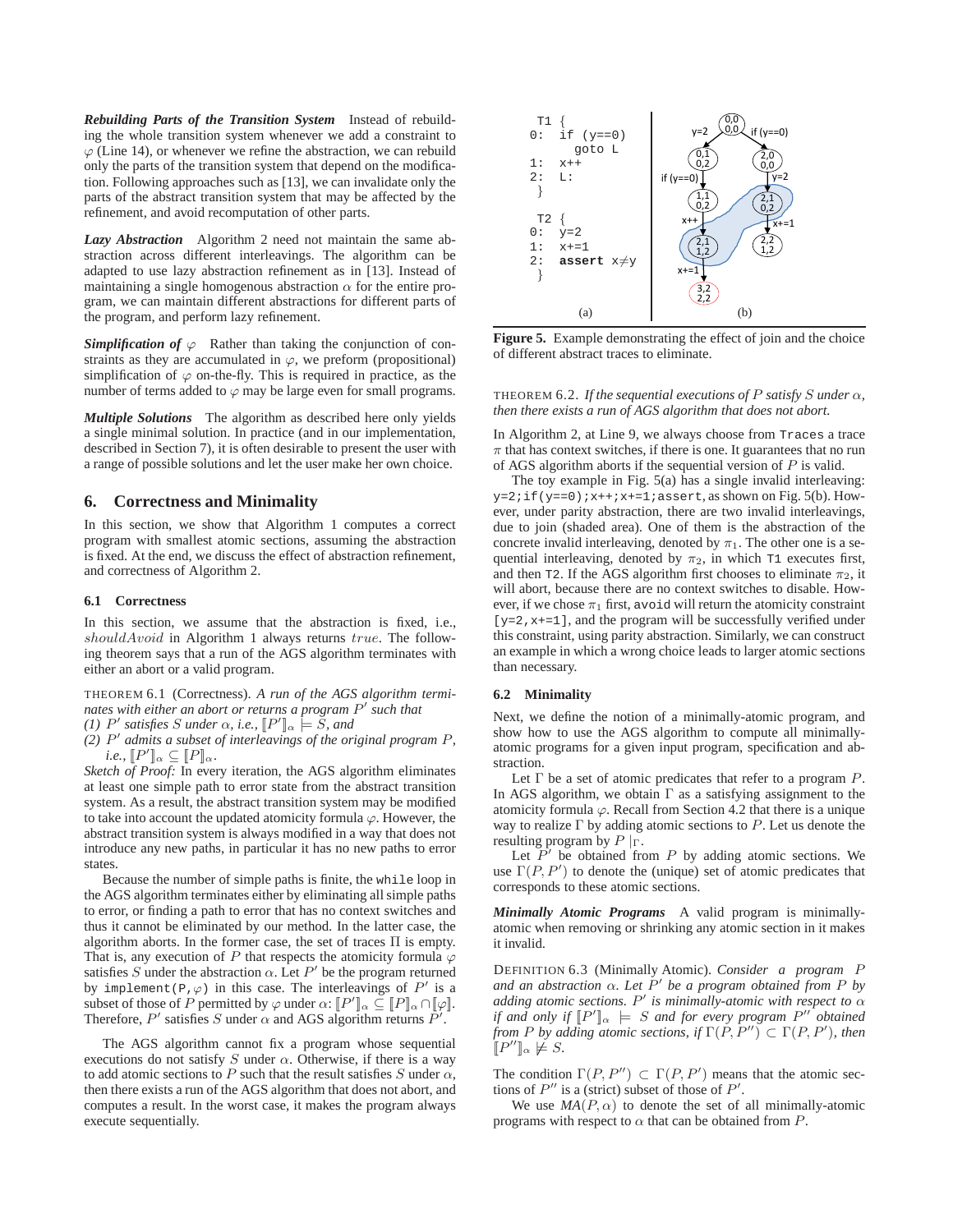The programs in  $MA(P, \alpha)$  have incomparable sets of atomic sections, i.e., for every pair  $P', P'' \in MA(P, \alpha)$ ,  $\Gamma(P, P') \not\subset$  $\Gamma(P, P'')$ . However, they may have the same set of traces under  $\alpha$ (and even concrete traces). When the abstraction  $\alpha$  is not precise enough to prove that all sequential executions of  $P$  satisfy  $S$ ,  $MA(P, \alpha)$  is empty. In the rest of this section, we show that every minimally-atomic program can be implemented by AGS algorithm.

THEOREM 6.4 (Minimality). *For every minimally-atomic program*  $P' \in MA(P, \alpha)$ *, there exists a run of the AGS algorithm that returns*  $P'$ *.* 

*Sketch of Proof:* Let  $P' \in MA(P, \alpha)$  and let  $\Gamma = \Gamma(P, P')$ . We show that  $\Gamma$  is a satisfying assignment to  $\varphi$  computed in some run of AGS algorithm, i.e., for some sequence of invalid interleavings picked by AGS to be eliminated.

Let  $\Gamma'$  be a maximal subset of  $\Gamma$  such that  $P|_{\Gamma'} \neq P'$ . Because P' is a minimally-atomic program w.r.t.  $\alpha$ ,  $[P |_{\Gamma'}]_{\alpha} \not\models S$ . There exists an atomicity predicate p such that  $[P |_{\Gamma' \cup \{p\}}]_{\alpha} \models S$ . Thus, there is an invalid interleaving  $\pi$  in  $[P |_{\Gamma'}]_{\alpha}$  that is eliminated by p. Note that the atomicity predicates in  $\Gamma \setminus (\Gamma' \cup \{p\})$  are the result of atomize. That is,  $P' = P \mid_{\Gamma} = P \mid_{\Gamma' \cup \{p\}}$ , because  $P'$  is the result of implement (P,  $\varphi$ ) which chooses  $\Gamma^{\check{U}} \cup \{p\}$  as the minimal assignment it implements.

Assume that the invalid interleaving  $\pi$  is picked by AGS in the last iteration. Atomicity constraint  $\psi$  generated by avoid(π) will include  $p$  as one of its disjuncts. Suppose that there exist a run of AGS that produces  $\varphi'$  such that  $\Gamma'$  is a minimal satisfying assignment for  $\varphi'$ . Then,  $\Gamma' \cup \{p\}$  is a minimal satisfying assignment to  $\varphi = \varphi' \wedge \psi$  and  $\varphi$  is produced in the last iteration of AGS.

Similarly, we can continue subtracting atomicity predicates from Γ ′ , constructing the sequence of invalid interleavings backwards, until we run out of atomicity predicates.

The following proposition is much stronger than Theorem 6.4, as it requires that a single run of the AGS algorithm yield all minimally-atomic programs. Moreover, the minimally-atomic programs exactly correspond to all minimal satisfying assignments of the atomicity formula  $\varphi$  computed by that run.

PROPOSITION 6.5 (Minimality-Strong). *If the sequential executions of* P *satisfy* S *under* α*, then there exists a run of the AGS algorithm that yields atomicity formula*  $\varphi$  *such that* 

- *for every minimal satisfying assignment* A *to* ϕ*, the program*  $\text{implement}(P, A) \in MA(P, \alpha)$ ,
- for every  $P' \in MA(P, \alpha)$ , there exists a minimal satisfying assignment  $A$  for  $\varphi$ , such that implement( $P, A$ ) returns  $P'.$

*Correctness and Minimality of Algorithm 2* Correctness of the operational version of the AGS algorithm, given in Algorithm 2, follows from the fact that an invalid interleaving eliminated by Algorithm 2 from a partial transition system is also an invalid interleaving that can be chosen by an iteration of Algorithm 1 from the corresponding full transition system. Minimality follows from the fact that the order of (forward) exploration in Algorithm 2 can be chosen to discover error states in a way that exhibits any sequence of minimal invalid interleavings.

*Abstraction Refinement* If refinement is not guaranteed to terminate, then AGS algorithm is not guaranteed to terminate. The reason is that every refinement step may produce new simple invalid interleavings. When the refinement is guaranteed to be monotonic, i.e., abstraction is more precise in every step (e.g., parity to intervals is not monotonic), we can attain minimality under abstraction refinement, by discarding the atomicity constraints  $\varphi$  after each refinement step. When the refinement is not monotonic, we can define a minimally-atomic program to respect any of the explored abstrac-

| Program          | <b>Refinement Steps</b> | <b>Avoid Steps</b> |
|------------------|-------------------------|--------------------|
| Double Buffering |                         |                    |
| Defragmentation  |                         |                    |
| 3D Update        |                         |                    |
| Array Removal    |                         |                    |
| Array Init       |                         |                    |

**Table 1.** Experimental Results.

tions. In the case of lazy abstraction, which refines only part of the state-space, the definition of minimality is even more involved.

Finding a minimally-atomic program requires backtracking and it is at least exponential in the size of the abstract transition system of the input program, inline with the known complexity bounds for game-based synthesis [14]. Thus, it is more valuable to invest into a good heuristic. The simple heuristics that we use in the AGS algorithm produce reasonable, and often minimal, synchronization in practice, as we show in the next section.

## **7. Experience**

We built a prototype tool named GUARDIAN based on the AGS algorithm of Section 5. We applied GUARDIAN to several interesting programs, inspired by real applications, which we describe next. The abstractions we used are variants of parity and interval domains, where the abstractions differ in what variables are kept relational.

Table 1 summarizes our experimental results. Note that all of our example programs are infinite state, and hence require abstraction for full verification. In our experiments, we were interested in exploring the space of fixes under several abstractions. Even when GUARDIAN found a solution with the original abstraction, we still let it explore solutions with finer abstractions. For every program in the table, we report the number of refinement steps, and number of avoid steps performed by the algorithm. In Table 2, we report the atomicity constraints found by GUARDIAN for programs whose code is shown in the paper (atomicity constraints refer to the code).

When using  $\varphi$ -pruning, all experiments ran in less than 10 minutes. Without using  $\varphi$  to restrict exploration, most programs went out of memory exploring a hopelessly large (and redundant) space of interleavings. To enumerate minimal assignments for the atomicity constraints constructed by our algorithm, GUARDIAN uses a model enumerator [1]. In the rest of this section, we describe some of our examples in more detail.

#### **7.1 Abstract Domain**

In our examples, the abstract domain is a powerset of abstract states. An abstract state s is a tuple  $\langle val_s^{\natural}, pc_s \rangle$ , where  $val^{\natural}$  maps program variables to their abstract values, ranging over an abstract domain such as parity, sign or interval.

For  $X \subseteq \Sigma_P$ , the abstraction function  $\alpha$  is defined as follows:

$$
\alpha(X) \stackrel{\text{def}}{=} \Box \{ \langle \theta(vals), pc_s \rangle \mid s \in X \}
$$

where  $\theta$  maps concrete values of program variables to their abstract values. We use  $\sqcup$   $\theta$  and  $\sqsubseteq$  $\theta$  to denote the join and order of abstract values. The values of program counters are preserved.

We use the following join and partial order, parametric on the variables tracked relationally. Let  $V \subseteq Var$  be a subset of variables. The join  $□$  for the abstract domain A is defined using a relational join over a subset of variables in  $V$  and cartesian join over the rest of the variables:

$$
s_1 \sqcup s_2 \stackrel{\text{def}}{=} \left\{ \begin{array}{cl} \{s_1, s_2\} & \text{if } pc_{s_1} \neq pc_{s_2} \text{ or} \\ & \text{exists } v \in V \text{ s.t. } val_{s_1}^{\natural}(v) \neq val_{s_2}^{\natural}(v) \\ \{\langle val_{s_1}^{\natural} \sqcup \emptyset \text{ } val_{s_2}^{\natural}, pc_{s_1} \rangle\} & \text{otherwise} \end{array} \right.
$$

For  $V = Var$  this defines relational join. For  $V = \emptyset$  this defines cartesian join. Most of our examples vary the abstraction by varying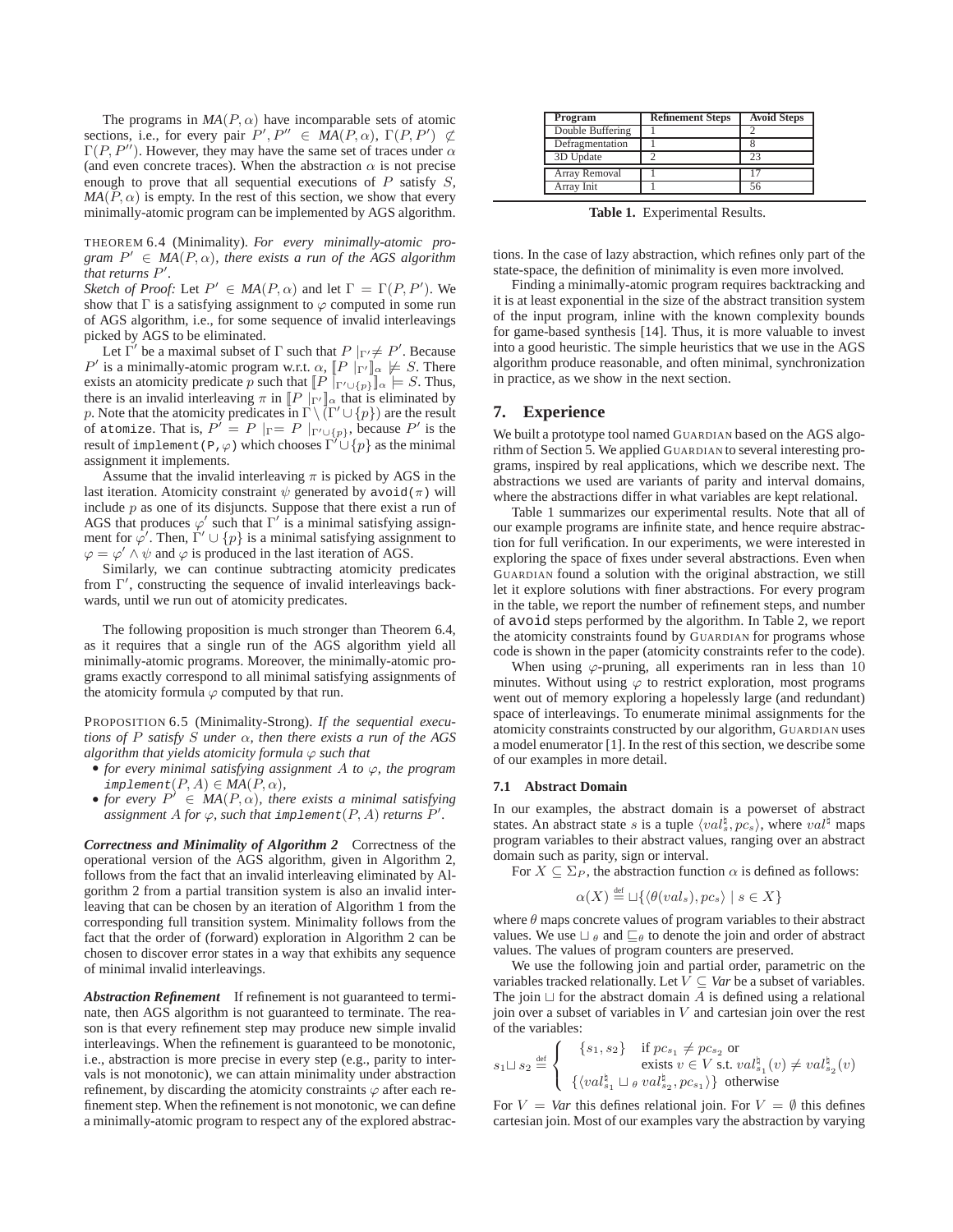| Program        | Abstraction (set of tracked variables $V$ ) | Solution (atomicity constraints)                                                   |
|----------------|---------------------------------------------|------------------------------------------------------------------------------------|
| <b>DBuffer</b> |                                             | $[\overline{\text{fill:L1},\text{fill:L2}}]$ $\vee$ ([render:L1, render:L2]        |
|                | $\{Fill, Render\}$                          | true                                                                               |
| Defrag         | ${Barrier, Region, F1, F2, empty}$          | $[D: L1, D: L2] \wedge [U: L1, U: L2] \wedge [U: L2, U: L3] \wedge [U: L3, U: L4]$ |
|                | ${Barrier, Region, F1, F2, empty, i, j}$    | $[D:LI,D:LI] \wedge [U:LI,U:LI]$                                                   |
| 3D update      | ${x2, x3, y3, z1, z3}$                      | $[P1:L2,P1:L3] \wedge [P2:L2,P2:L3] \wedge [P1:L8,P1:L9]$                          |
|                | ${x2, x3, y3, z1, z3, y2, z2}$              | $[$ P1:L2,P1:L3] $\wedge$ [P2:L2,P2:L3])                                           |
|                | ${x2, x3, y3, z1, z3, y2, z2, x1, y1}$      | <i>true</i>                                                                        |

**Table 2.** Abstraction and solutions for some of the example programs



**Figure 6.** Double Buffering

the relationality in the join. Because the join is parametric on the set  $V$ , in the presentation of our examples, we only vary the value of  $V$ . The value of  $V$  for each example is shown in Table 2. The partial order  $\sqsubseteq$  on A is defined as follows: for all  $Y, Y' \subseteq A$ ,  $\hat{Y} \sqsubseteq Y'$  if and only if for all  $s_1 \in Y$  there exists  $s_2 \in Y'$  such that  $pc_{s_1} = pc_{s_2}$ , and  $val_{s_1}^{\natural} \sqsubseteq_{\theta} val_{s_2}^{\natural}$ .

#### **7.2 Double Buffering**

This example is motivated by the mechanism of double buffering. Variants of this mechanism are used in a variety of settings, from computer graphics to device drivers. This scheme is illustrated in Fig. 6. There are two buffers of images (Im) of length  $N$ . The filler process fills the buffer indexed by the variable Fill, while at the same time the rendering process consumes the buffer indexed by variable Render. When the filling completes, the values of the two variables are swaped and the filling restarts. The rendering process simply renders the image indexed by variable Render. To avoid clutter, we assume that rendering is at least twice as fast as filling and hence before Render is changed, the value of its buffer has been written to the screen at least once (writing to the screen is idempotent and hence can be repeated).

*Specification:* We would like to prove that the filler and renderer processes never access the same location simultaneously. Formally:

$$
pc(fill) = L2 \land pc(render) = L2 \Rightarrow \neg (Fill = Render \land i = j)
$$

*Result:* Our first solution is obtained with a cartesian parity abstraction. This abstraction loses relationship between variables Fill, Render,  $i$  and  $j$  when states are joined. Formally, the set  $V$  of tracked variables is empty ( $V = \emptyset$ ). Recall that the program counters are always kept relational.

With a more refined abstraction, GUARDIAN proves the correctness of the original program. The key reason why we succeeded in this case is that this abstraction maintains the relationship between the values Fill and Render on each iteration of the loop and can show that these two variables are never equal. In this example, refining the abstraction led to proving the program without any necessary fixes. Further refining the abstraction (e.g. inserting variable i or j in the set  $V$ ) is not necessary.

#### **7.3 Concurrent Defragmentation**

This example is inspired by the problem of defragmentation. Defragmentation algorithms are used in various storage management scenarios (e.g., memory, disk storage) to increase space utilization. In many cases, defragmentation takes place concurrently with an executing application.

In Fig. 7, we show a simplified system where one process called Defragment performs memory compaction concurrently with another process called Update which allocates new entries in memory. The memory is organized as an array of entries called Pages. The size of the array  $N$  is unknown a-priori. Each entry in the array is either occupied (set to *true*) or free (set to *false*). In practice, an entry may correspond to a heap object or a file on a disk drive. Typically, each entry will also contain various other data fields, which we have omitted here for simplicity.

To avoid synchronization on each entry, the two processes should always work on disjoint regions of memory. To ensure that, at the start of their operation, the two processes handshake and then each picks a separate region to work with (labels L1-L2 in each process). Note that the handshake is not deterministic, and processes could select different regions on different handshakes. In our case, there are two regions, with the first region containing memory locations with an even index and the second region containing memory locations with an odd index.

Defragment works by iterating over the array and moving all used entries to one side of the page. Update works by selecting a memory location and updating it if some condition holds.

*Specification:* The processes should always access disjoint memory locations when at the program points accessing shared memory locations. (We omit the specification as it is long and tedious).

*Result:* The resulting constraints are shown in Table 2. The names of the processes have been abbreviated using their first letter. Note that the original program is incorrect (variable Region is incremented without any synchronization), and with this more refined abstraction, the inferred correction is not a false positive (e.g. it is not due to an imprecision of the abstraction). However, the constraint  $[U: L2, U: L3] \wedge [U: L3, U: L4]$  inferred with the coarser cartesian abstraction is due to the imprecision of the abstraction.

#### **7.4 3D Grid Computation**

Consider a concurrent program that updates values in a 3 dimensional grid. The program is shown in Fig. 8. Processes P1 and P2 should always access disjoint memory locations and hence no synchronization between the processes should be required. P1 starts by reading a value from the input and then begins a loop which adds this value to the locations on the diagonal of the 2D matrix. We iterate over the diagonal of the  $2D(x,y)$  plane as the value of variable z1 is fixed to 1 and only x1 and y1 change. The loop comprises the statements at labels L2 and L6 in P1. After the plane is updated, P1 updates a value in another plane (L7-L9). For clarity we have only shown the update of a single location, but this can also be extended to update the diagonal. Similarly, process P2 updates the diagonal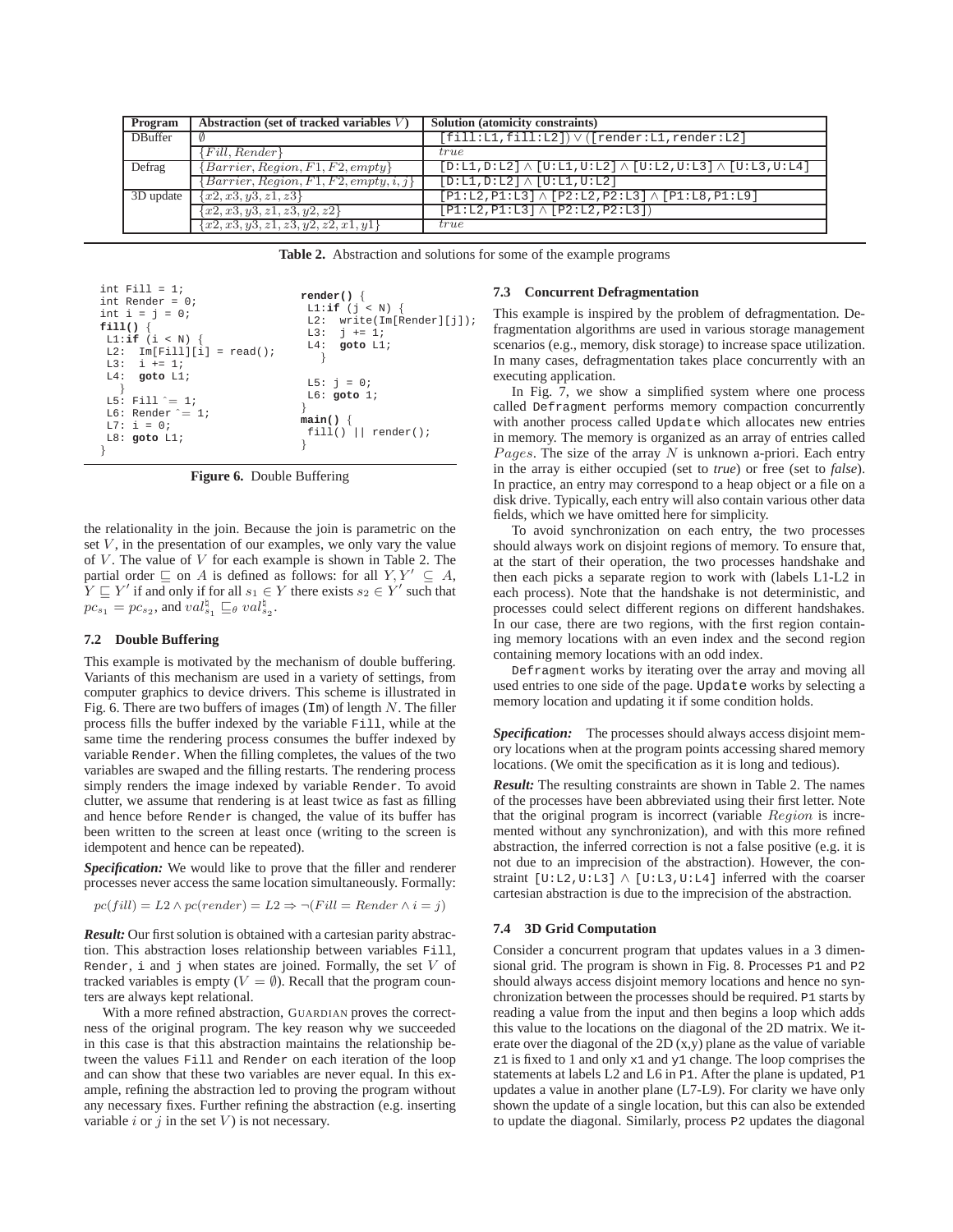```
Barrier = F1 = F2 = 0:
Reajon = 2;Defragment() {
 /* Pick a Region */
 L1: i = Region;
 L2: Region = i - 1;
 L3: empty = i - 2iL4: if (i >= N) goto L14;
 /* has free entry? */
 L5: b = Pages[i];L6: if (!b && empty <= 0)
 L7: empty = i;
 /* Copy Entry */
 L8: if (b && empty > 0) {
 L9: Pages[empty] = true;
 L10: empty += 2;L11: Pages[i] = false;}
L12: i += 2;
 L13: goto L4;
 /* Barrier Synch */
 L14: Barrier += 1; F1 = 0;
 L15: if (F1 == 1)
    goto L16;
    if (Barrier == 2) {
    Barrier = 0; F2 = 1;
    Region = 2;
    goto L16;
    }
    goto L15;
 L16: goto L1;
}
                               Update() {
                                 /* Pick a Region */
                                L1: j = Region;
                                L2: Region = j - 1;L3: b = Pages[j];/* Update the Page */
                                 L4: if (!b)
                                   Pages[j] = true;
                                 /* Barrier Sync */
                                 L5: Barrier += 1; F2 = 0;
                                 L6: if (F2 == 1)
                                   goto L7;
                                   if (Barrier == 2) {
                                   Barrier = 0; F1 = 1;
                                   Region = 2;goto L7;
                                   }
                                   goto L6;
                                L7:
                               }
                               main() {
                                 Defragment() || Update();
                                }
```


```
x1 = 0; y1 = 0; z1 = 1;\verb|x2 = 0|; y2 = 1|; z2 = 1|;\mathtt{x3~=~0:~} \mathtt{y3~=~} 1:~\mathtt{z3~=~} 0:P1()
 L1: v = read();
 L2: r = A[x1][y1][z1];L3: A[x1][y1][z1] = r + v;
 \verb|L4: x1 += 1;L5: y1 += 1;
 L6: if (x1 < N)
    goto L2;
 L7: v = read()L8: r = A[x3][y3][z3];L9: A[x3][y3][z3] = r + v;P2()
                                    L1: v = \text{read}():
                                    L2: r = A[x2][y2][z2];L3: A[x2][y2][z2] = r + v;
                                    L4: y2 += 1;
                                    L5: z2 += 1;L6: if (y2 < N)
                                       goto L2;
                                   main()
                                    P1() || P2()
```
**Figure 8.** Concurrent 3D Updating

of a 2D plane but this time in the (z,y) dimension. That is, the value of x2 is fixed and only y2 and z2 are updated.

*Specification:* The two processes should never access the same locations simultaneously. That is, if process P1 is reading or writing shared data (e.g. at labels L2, L3, L8, L9), P2 should not be writing simultaneously (e.g. be at L3), and vice versa for P2, where the indices of the array being accessed are equal for both processes.

*Result:* As shown in Table 2, refining the abstraction leads to weaker atomicity constraints. In this example, we have 3 layers of abstractions, each leading to finer-grained solutions.

# **8. Related Work**

*Synthesis from Temporal Specifications:* Early work by Emerson and Clarke [7] uses temporal specifications to generate a synchronization skeleton. This has been extended by Attie and Emerson to synthesize programs with finer grained atomic sections [2]. Early work by Manna and Wolper [16] synthesizes CSP programs. Pnueli and Rosner [20] consider the problem of synthesizing a reactive module based on an LTL specification. They discuss the problem of *implementability* in this setting, and define necessary and sufficient conditions for the implementability of a given specification. Our work focuses on concurrent programs for shared memory and is based on abstract interpretation, handling infinite-state systems.

*Program Repair and Game-Based Synthesis:* Jobstmann et. al. [14] consider the problem of *program repair* as a game. In their approach, a game is constructed from (a modified version of) the program to be repaired, and an LTL specification of the correctness property. The problem of repair boils down to finding a winning strategy in that game. This approach has been later extended to provide fault localization and fixing [15, 27]. The approach has also been extended to work with predicate abstraction in [12]. In contrast to these, we focus on concurrent programs, use abstract interpretation, and solve the quantitative problem of computing a minimally constrained program.

In our previous work [30], we focused on inference of CCR guards in finite-state concurrent programs, where the atomic blocks were not modified. This work can be viewed as the next general step and addresses the more general problem of infinite-state systems, employs abstract interpretation, and infers atomicity constraints (as opposed to only inferring guards).

*Dynamic Approaches:* The problem of restricting the program to valid executions can be addressed by monitoring the program at *runtime* and forcing it to avoid executions that violate the specification. However, restricting the executions of a program at runtime requires a recovery mechanism in case the program already performed a step that violates the specification, and/or a predictive mechanism to check whether future steps lead to a violation.

Existing approaches using recovery mechanisms typically require user annotations to define a corrective action to be taken when the specification is violated. For example, software transactional memory [23] is a special case of a recovery mechanism in which the user provides atomicity annotations defining atomic sections. The system then requires the absence of read/write conflicts, and if this property is violated, the execution of an atomic section is restarted. Other examples include Tolerace [19] which creates local copies of variables to detect and recover from races, and ISOLATOR [21] which can recover from violations of isolation.

*Search-based Synthesis:* In previous work [28, 29], we used a semi-automated approach for exploring a space concurrent garbage collectors and linearizable data-structures. The work used a search procedure and an abstraction specifically geared towards the safety property required for the specific domain.

In *sketching* [25, 26], the user provides a reference program of the desired implementation and some sketches which partially specify certain optimized functions. The sketching compiler automatically fills in the missing low-level details to create an optimized implementation. Sketching has been used for bounded programs and in special cases of unbounded domains [24]. In [25], finding a candidate solution is done using a counterexample-guided inductive synthesis (CEGIS) algorithm that uses a backing boundedchecking procedure. Candidates are generated iteratively and run through the checker. Counterexamples are used to limit the next candidates to be generated. In contrast, rather than generating candidates and checking them, in our approach, the synthesizer is part of the verification procedure and is based on abstract interpretation. Further, in contrast to sketching, which aims to find *some* solution for the sketch, we are interested in finding a solution with minimal synchronization.

*Locks for Atomicity:* There have been several works on inferring locks for atomic sections. In the work by McCloskey et. al. [17], a tool called Autolocker is presented. The tool takes as input a pro